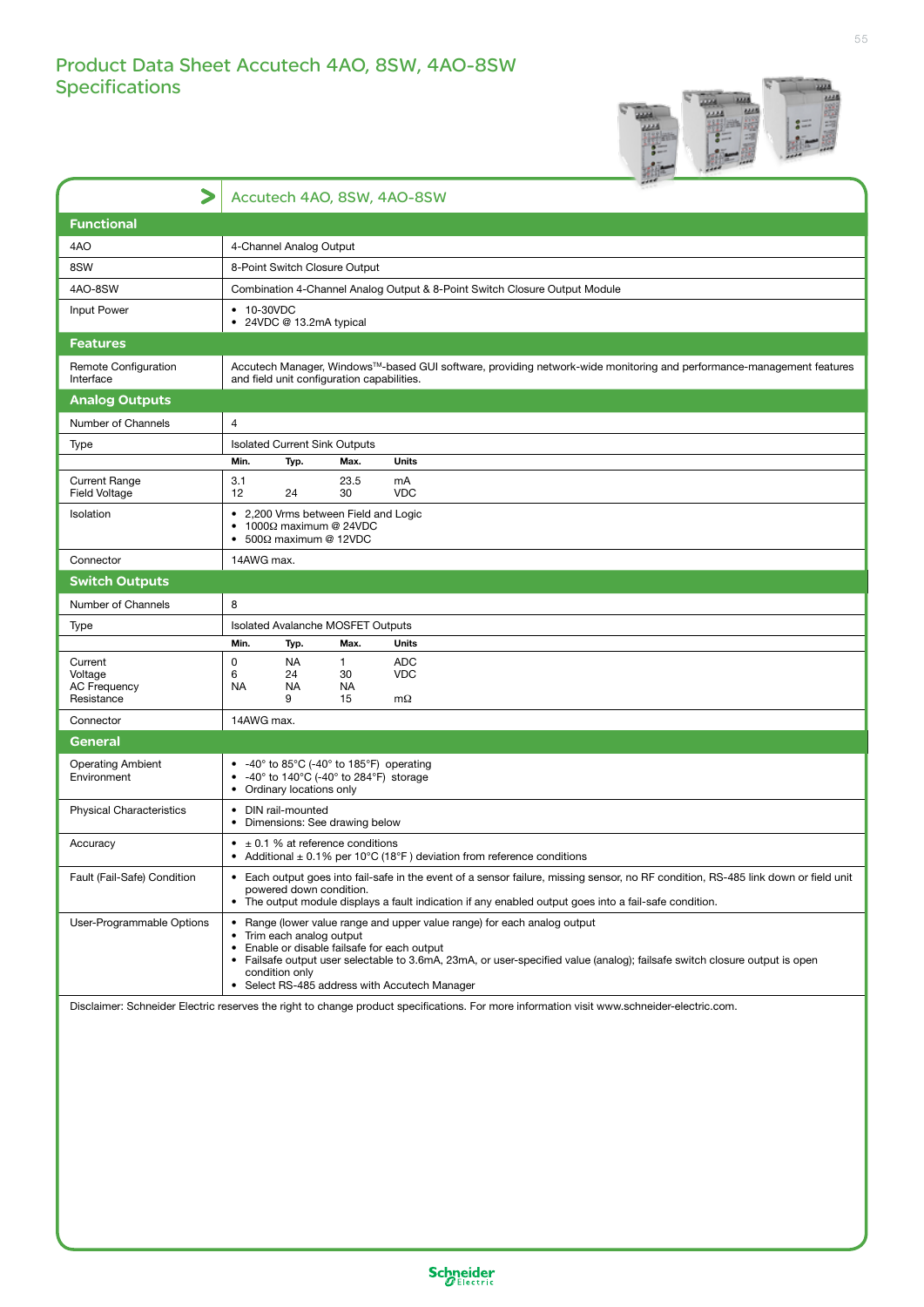## Product Data Sheet Accutech 4AO, 8SW, 4AO-8SW Model Code and Dimensions

| <b>Model</b>                                                                                                                                                                                                                                                                                                                                                                                                                                                                                                                                                                                                                                                                                                           | <b>Description</b>                                                                                                                                                                                                                                                                                                                                                                                                                                                                                                                                                   | <b>Part Number</b>              |
|------------------------------------------------------------------------------------------------------------------------------------------------------------------------------------------------------------------------------------------------------------------------------------------------------------------------------------------------------------------------------------------------------------------------------------------------------------------------------------------------------------------------------------------------------------------------------------------------------------------------------------------------------------------------------------------------------------------------|----------------------------------------------------------------------------------------------------------------------------------------------------------------------------------------------------------------------------------------------------------------------------------------------------------------------------------------------------------------------------------------------------------------------------------------------------------------------------------------------------------------------------------------------------------------------|---------------------------------|
| 4AO                                                                                                                                                                                                                                                                                                                                                                                                                                                                                                                                                                                                                                                                                                                    | 4-Channel Analog Output Module                                                                                                                                                                                                                                                                                                                                                                                                                                                                                                                                       | TBUM297526                      |
| 8SW                                                                                                                                                                                                                                                                                                                                                                                                                                                                                                                                                                                                                                                                                                                    | 8-Point Switch Closure Output Module                                                                                                                                                                                                                                                                                                                                                                                                                                                                                                                                 | TBUM297527                      |
| 4AO-8SW                                                                                                                                                                                                                                                                                                                                                                                                                                                                                                                                                                                                                                                                                                                | Combination 4-Channel Analog & 8-Point Switch Closure Output Module                                                                                                                                                                                                                                                                                                                                                                                                                                                                                                  | TBUM297528                      |
| Module 8SW<br><b>@@@@</b><br><u>@@@@</u><br>$\bigcirc$ POWER OK<br>$\bar{O}$ reasure<br>MIN YOUNGE<br>MAX.CUMBE<br>1 AMPSIMICS<br>$O$ FAULT<br><b>OOOO</b><br><b>GND2W B A</b><br>Q O O O Model<br>GND2W B A   WLSSW<br>00000<br><u>ooot</u><br>dooo<br>dooo<br>$\overline{\aa\aa\aa}$<br>-2.67" (67.8mm)-<br><b>BBBB</b><br>ⅢⅢ<br>阳明<br>明明<br>⊟<br>ㅁ<br>ㅁ<br>Ш<br>ъη<br>⊮<br>ᄇ<br>uri<br>$\Box$<br>$\blacksquare$<br>$\hbox{D}$<br>田<br>888888<br>8888<br>$\Xi$<br>$\blacksquare$<br>$\blacksquare$<br>$\blacksquare$<br>Œ<br>$\Box$<br>$\blacksquare$<br>$\blacksquare$<br>$\hfill \square$<br>$\blacksquare$<br>Ξ<br>Module 4AO-8SW<br>0000<br>0000<br> @@@@ <br>0000<br>$\bigcirc$ POWER OK<br>$\bar{O}$ revealing | Module 4AO<br><u>⊘⊘⊘⊘</u><br><u>⊘⊘⊘⊘</u><br>$\bigcirc$ POWER OK<br>$\bigcirc$ RS485 LINK<br>$O_{\text{rwtr}}$<br>0000 Accutech<br>00020 30 Accutech<br>00020 30 Mi-440<br>@@@@<br>0000<br>1.78" (45.2mm)<br>-3.90" (99.0mm)-<br><b>BBBB BBBB</b><br>8888 8888<br>ᄆ<br>ᄆ<br>4.47" (113.6mm)<br>4.47" (113.6mm)<br>ษา<br>ு<br>ਖ<br>⊡<br>■<br>$\mathbf{E}$<br>RARR<br>$\Box$<br>$\blacksquare$<br>$\boldsymbol{\Sigma}$<br>$\boxdot$<br>$\blacksquare$<br>모<br>¢.<br>$\boxdot$<br>$\blacksquare$<br>$\mathbf \Xi$<br>Ø.<br>$\boxdot$<br>巴<br>$\Box$<br>膩<br>Ħ<br>℡<br>ᇃ | -3.90" (99.0mm)-<br>N<br>Ŋ<br>Ŋ |
| MIN YOUNGE<br>MAX.CUMBER<br>1.AMPSHMAX<br>$\bigcirc$ fault<br>GOOOG Model<br>COOOM Model<br>COOOM Model<br>COOOM MODEL<br>COOOM MODEL<br>COOOM MODEL COOO<br>@@@@<br>$\overline{\mathit{v}\mathit{v}\mathit{v}}$<br>$\overline{\aa\aa\aa}$<br>@@@@<br>$\overline{\phantom{0}}$<br>$-2.67$ " (67.8mm)-<br>明明<br><b>BBBB</b><br>阳田<br>8888<br>□<br>ㅁ<br>⊟<br>Ш<br>∩⊌<br>ษ∩<br>ਖ<br>₩<br>$\Box$<br>$\Box$<br>冒<br>囲<br>ø<br>$\hbox{\ensuremath{\mathcal{Q}}\xspace}$<br>Đ<br>圓<br>$\Box$<br>œ<br>量<br>$\Box$<br>量<br>ш<br>α<br>$\blacksquare$<br>$\blacksquare$<br>۳ ت                                                                                                                                                    | -3.90" (99.0mm)-<br>4.47" (113.6mm)<br>1<br>RAN<br>$\begin{array}{c}\n\mathbb{E}\n\\ \n\mathbb{E}\n\\ \n\mathbb{E}\n\end{array}$<br>v<br>Þ                                                                                                                                                                                                                                                                                                                                                                                                                           |                                 |